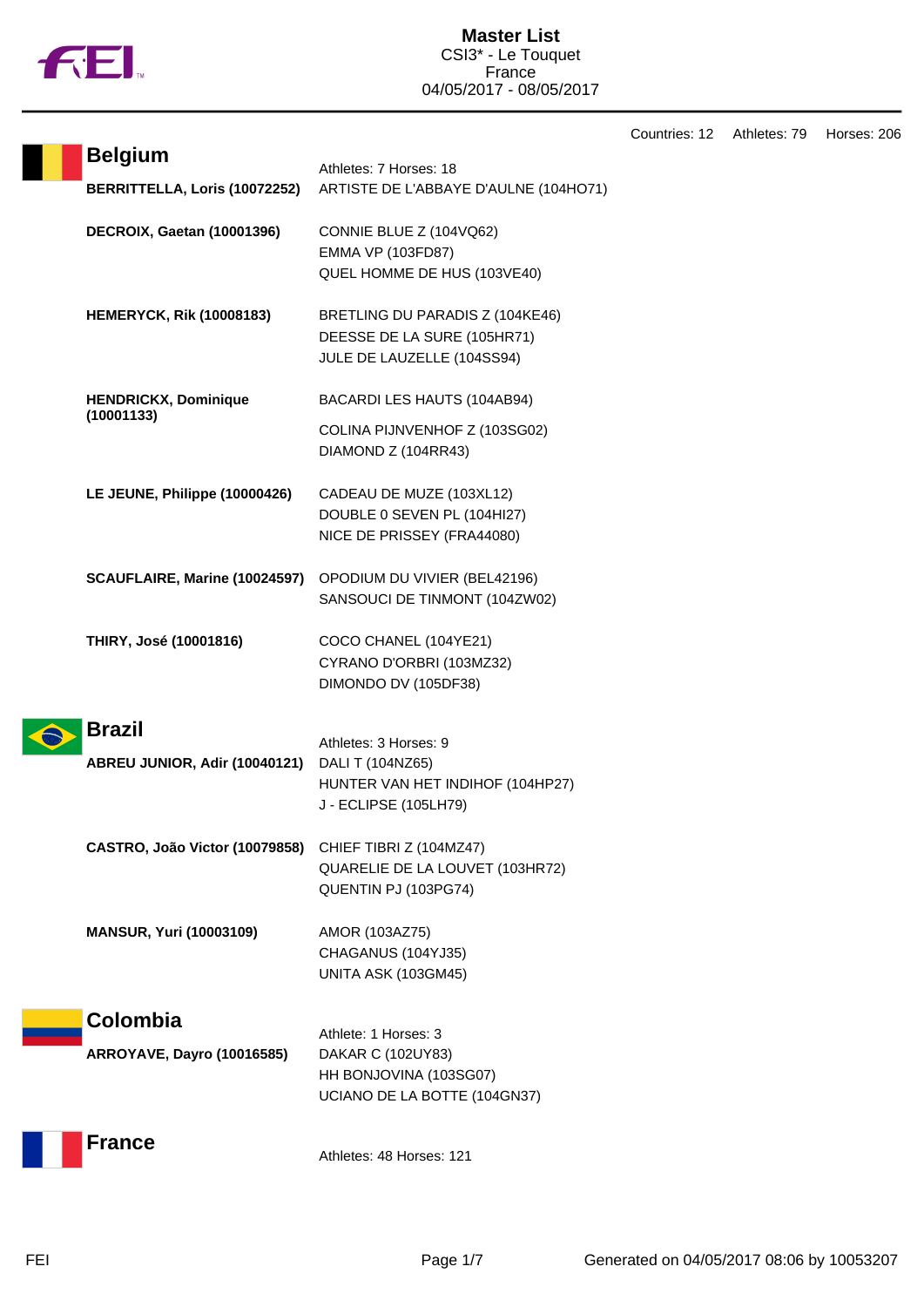

| ANCIAUME, Timothee (10002943)                      | AUSTRALIA (103NX60)                 |
|----------------------------------------------------|-------------------------------------|
|                                                    | ICARUS V'T KLAVERTJE VIER (104KN43) |
|                                                    | <b>QUALIDO 3 (105AX55)</b>          |
|                                                    |                                     |
| <b>ANGOT, Florian (10001320)</b>                   | SOPRANO DE GRANDRY (103SM01)        |
|                                                    | TIP TOP DES TESS (104JK03)          |
|                                                    |                                     |
| ANQUETIN, Julien (10028856)                        | ENCANTADO C'SG (104UY46)            |
|                                                    | GIGANT 'B' (103YN93)                |
|                                                    | TANARYA ROUGE (104LI80)             |
|                                                    |                                     |
| BATILLAT, Guillaume (10008823)                     | CHEOPS D'ESQUERMES (105EJ85)        |
|                                                    | DENITHA (104MR05)                   |
|                                                    | VROLS ROYCE SAMSHIELD (105CY00)     |
|                                                    |                                     |
| BERTRAND, Felicie (10022456)                       | ALMERIA Z (104EX23)                 |
|                                                    | OLIMPO LS (104OW08)                 |
|                                                    | QUASHMIR DE BAUDRY (103IK41)        |
|                                                    |                                     |
| <b>BORDAT, Morgan (10045658)</b>                   | CAPRICE ST. GHYVAN Z (SUI40767)     |
|                                                    | QUAPITALE DU LAVOIR (102VM24)       |
|                                                    |                                     |
| <b>BOUDANT, Francois Xavier</b>                    | CIENTO (104CA00)                    |
| (10001364)                                         |                                     |
|                                                    | VERTIGE DE GALARZACS (105AQ60)      |
|                                                    | VITELLIUS DES DAMES (105DP91)       |
| <b>BOUHANA, Louis (10068796)</b>                   | QLANDESTIN SAS (103AS78)            |
|                                                    | SHAMROCK DU NIRO (103SE07)          |
|                                                    |                                     |
| BOULANGER, Clement (10008394) SWEET PHIR (104DT00) |                                     |
|                                                    | URANUS D'OMONVILLE (104XG37)        |
|                                                    | VAYA DE LACKE (105DR45)             |
|                                                    |                                     |
| <b>BREUL, Hugo (10022524)</b>                      | BUZIOS D'ECAUSSINNES (104LR26)      |
|                                                    | FOLLINA VAN TER HULST (103GX81)     |
|                                                    |                                     |
| <b>BREUL, Robert (10002634)</b>                    | ARSOUILLE DU SEIGNEUR (103QT32)     |
|                                                    | SOPRANO DE TILENN (103RZ75)         |
|                                                    |                                     |
| <b>BROUCQSAULT, Margaux</b>                        | CRACK DE LA BONN Z (105Cl92)        |
| (10061636)                                         |                                     |
| CABOCHETTE, Pierre (10006949)                      | MAGIQUE VH MOESHOF Z (103XY41)      |
|                                                    | URLUBALOU DU BATUT (104GU43)        |
|                                                    |                                     |
| CADET, Tony (10002956)                             | CONSUL DL VIE Z (103CG27)           |
|                                                    | UPPSALA DEL CABALERO (104LM84)      |
|                                                    |                                     |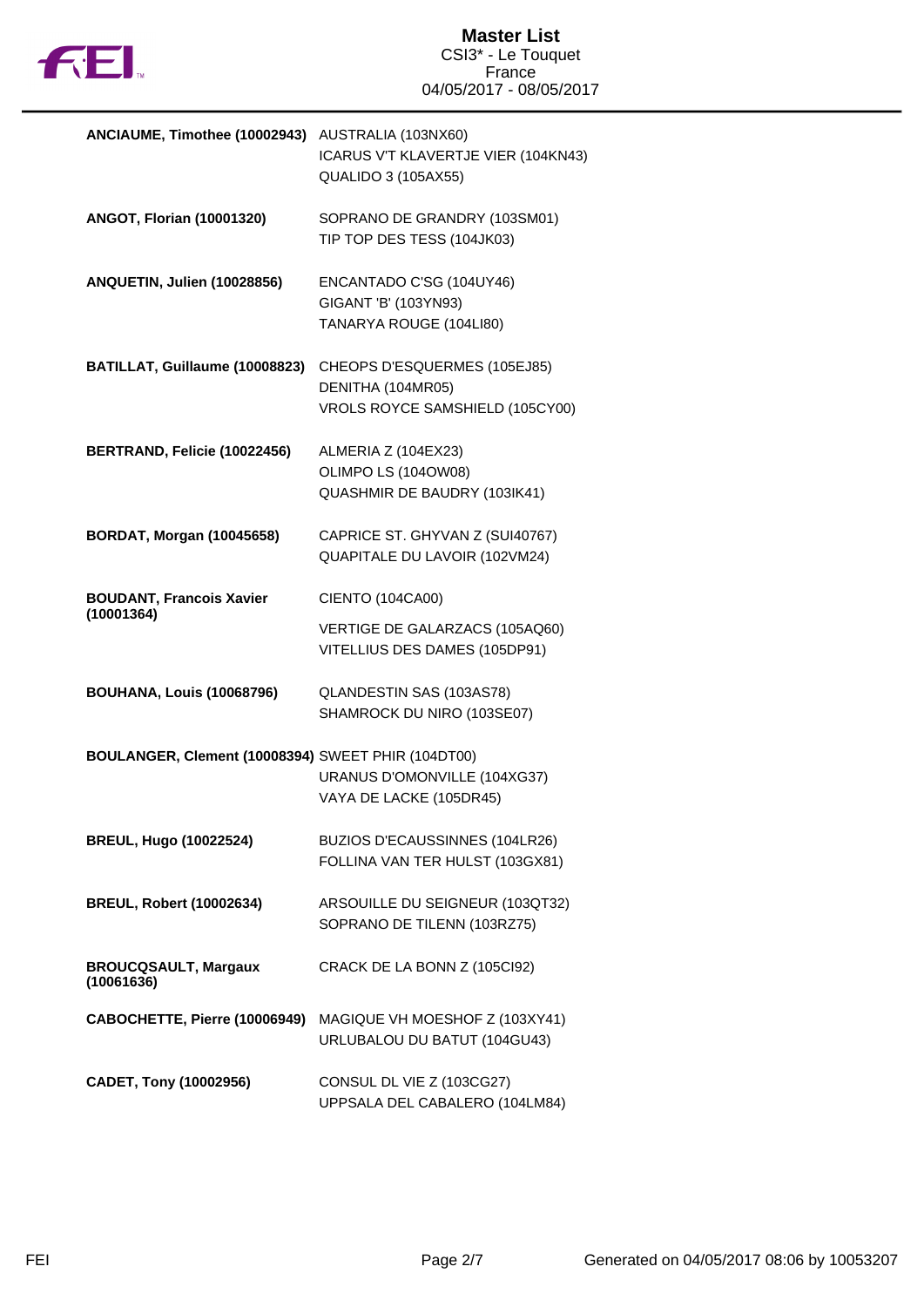

| CHABROL, Jonathan (10062374)                              | CLINT EASTWOOD DE HUS (104JF41)<br>COMMANDOR DE CODRE (104GN33)<br>RIGHT NOW SEMILLY (102ZV16)                                    |
|-----------------------------------------------------------|-----------------------------------------------------------------------------------------------------------------------------------|
| <b>CIMOLAI, Pierre (10019523)</b>                         | CYTISE DE LA FONTAINE (104IX22)<br>UPSILON DE LA LINIERE (104KE77)                                                                |
| DAVID, Frédéric (10064072)                                | BALOUSSINI (103AG11)<br>EQUADOR VAN'T ROOSAKKER (102SE04)<br>SAXO DE LA ROQUE (103MD06)                                           |
|                                                           | DE COLIGNY, Geoffroy (10032855) RAIMONDO DU PLESSIS (103QK27)<br>SORRENTO DU PLESSIS (103YI39)<br>VISCONSIN DE LA ROQUE (104PK72) |
| DE PONNAT, Aymeric (10000809)                             | QUECHUA D'EMERAUDE (102ZN32)<br><b>ULULU (104IP94)</b>                                                                            |
| DELMOTTE, Nicolas (10002377)                              | DARMANI VAN T HEIKE (102MF31)<br>URVOSO DU ROCH (104VD79)<br>VERITE UNE PRINCE (105EG73)                                          |
| DEMARQUILLY, Julie (10094397)                             | FABIOLA S (103WJ46)                                                                                                               |
| DEROUBAIX, Alexis (10062733)                              | SECRET DU PAYS D'AUGE (104GG69)<br>TIMON D'AURE (104BV49)                                                                         |
| DEVULDER, Benjamin (10008404)                             | SORAYA DE ST MARTIN (103YO27)<br>VERT DEGRIS (105EU82)<br>VOLKYA DES EDENES (104VI85)                                             |
| <b>DILASSER, Marc (10008681)</b>                          | AIR CORRADO VO (104BN52)<br>CLIFFTON BELESBAT (104EL49)<br>UTAH VAN DE ROCK (104KV46)                                             |
| FERME, Charles Henri (10013314) SACRE COEUR (103FD18)     | VASNUPIED DE JONKIERE (104WK12)<br>VOLONTE D EVE (103FF11)                                                                        |
| FOUTRIER, Guillaume (10012188) TCHIN DE LA TOUR (104IP57) | VAMOS DU GRAND CHEMIN (104YP46)<br>VITALIA D'ASH (104OX96)                                                                        |
|                                                           | FRANCART, Alexandra (10000635) QUELSTAR DU VIC BILH (103AO52)<br>ULTRA SPEED (104VD68)                                            |
| FRIANT, Pierre Marie (10060973)                           | TOP CLASS DU PLESSIS (104DW59)<br>URDY D'ASTREE (104OV67)                                                                         |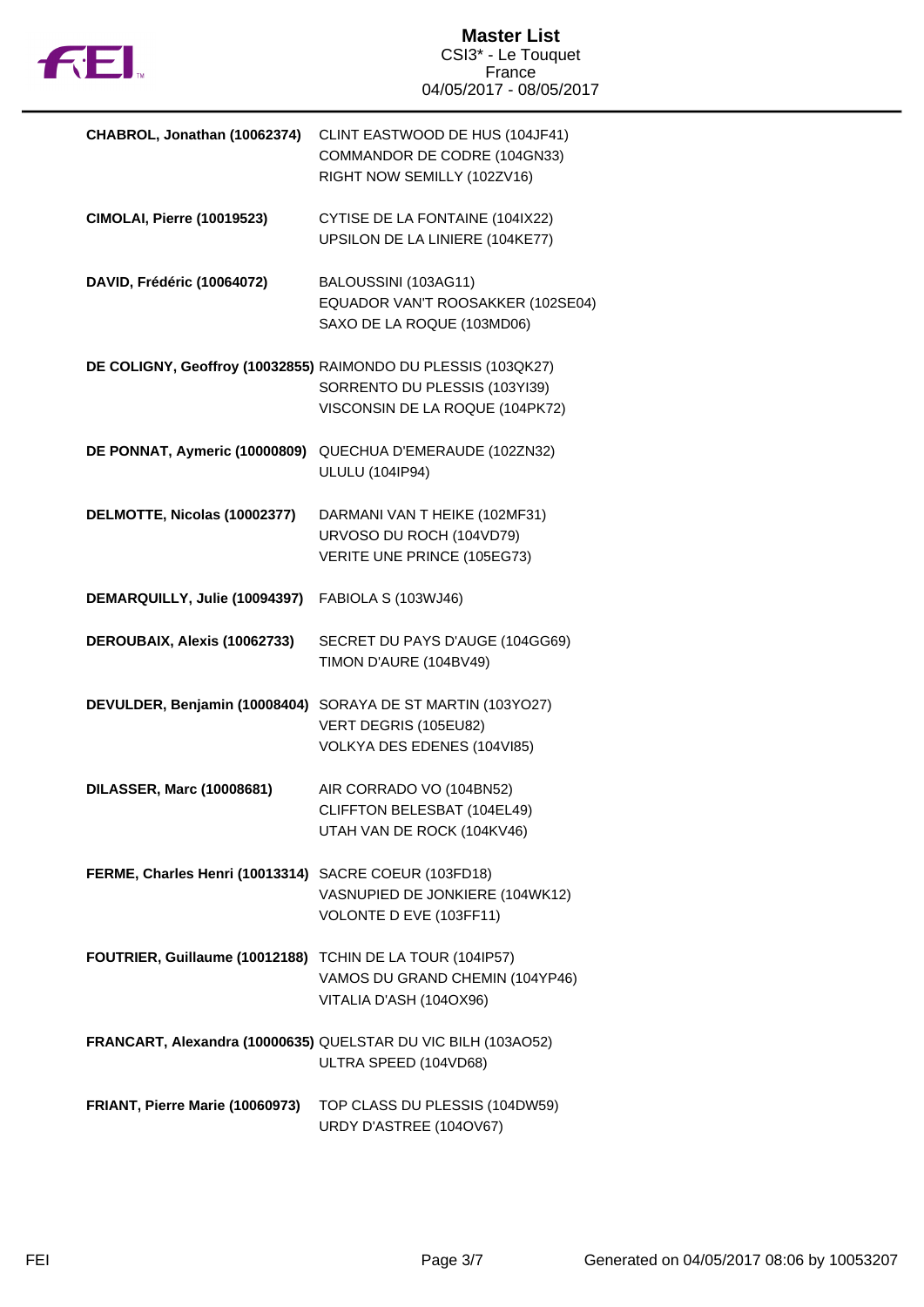

| <b>GAILLOT, Yannick (10009063)</b>                        | CONTANO (103PV34)                  |
|-----------------------------------------------------------|------------------------------------|
|                                                           | VIABOLO DU PARK (104WF32)          |
|                                                           | VIRTUOSE DU VERY (104XR22)         |
|                                                           |                                    |
| GASTALDI, Charlotte (10014952)                            | ROLF DES GREZ (103FP60)            |
|                                                           | SIMBA D'HOOGPOORT (BE) (FRA47172)  |
|                                                           |                                    |
| <b>GAUTIER, Alexis (10000648)</b>                         | RAMOUNCHO DE GREE (103AU84)        |
|                                                           |                                    |
|                                                           | SIROCO DE COQUERIE (104DC59)       |
|                                                           | SPIRIT OF SEMILLY (104BR35)        |
|                                                           | TOP GUN SEMILLY (104EW83)          |
|                                                           |                                    |
| <b>GEORGE, Emeric (10006436)</b>                          | CHOPIN DES HAYETTES (104OV63)      |
|                                                           | ROCKER D'YSIEUX (103FU61)          |
|                                                           |                                    |
| GOLLIOT, Benjamin (10056336)                              | CALIMERO DE LAUBRY (103IO98)       |
|                                                           | SLAZIO (104IM49)                   |
|                                                           |                                    |
| <b>GUILLET, Laurent (10001988)</b>                        | SULTAN DU CHATEAU (103PW43)        |
|                                                           | UHLAN OKKOMUT (104IZ46)            |
|                                                           | VENUS DU TOUNEY (105CP58)          |
|                                                           |                                    |
| HECART, Adeline (10057028)                                | PASHA DU GUE (102SL86)             |
|                                                           | VENDETTA DE LA ROQUE (104SE95)     |
|                                                           | VITAL CHANCE (104PE06)             |
|                                                           |                                    |
| <b>HECART, Marie (10002164)</b>                           | IRCO VAN KLAPSCHEUT (104VA99)      |
|                                                           | TOUNDRA DE LA ROQUE (103VO33)      |
|                                                           |                                    |
|                                                           | VANGOTH DES BESNARDS (105AA96)     |
|                                                           |                                    |
| HECART, Michel (10011454)                                 | SIRE JAG DE COURTHOE (103XX45)     |
|                                                           | ULTIME DE LA ROQUE (104PK46)       |
|                                                           | VIP DE LA ROQUE (104PK71)          |
|                                                           |                                    |
| HELMLINGER, Jacques (10010613) ORIGAN DE VAINS (GER46172) |                                    |
|                                                           | TONIC DES METS (104LT59)           |
|                                                           |                                    |
| LAMBERT, Mathieu (10022987)                               | A WAKANDA DU VERT VALLON (105EC11) |
|                                                           | CALLISTO DES BIEFFES (104QI90)     |
|                                                           | VADROUILLE D'PEUPLIER (105DQ25)    |
|                                                           |                                    |
| LAMBERT, Thomas (10006968)                                | THALIE ST LOISE (104IA75)          |
|                                                           | TIENANMEN D'ARGENCES (104HL55)     |
|                                                           | TYCOON D'ARGENCES (104HM78)        |
|                                                           |                                    |
| LEONI, Philippe (10002543)                                | SCHWYZ DE LA CENSE (103MT75)       |
|                                                           | SHANA DE KERGLENN (103XV61)        |
|                                                           | VELLEDA DE TALMA (104XT23)         |
|                                                           |                                    |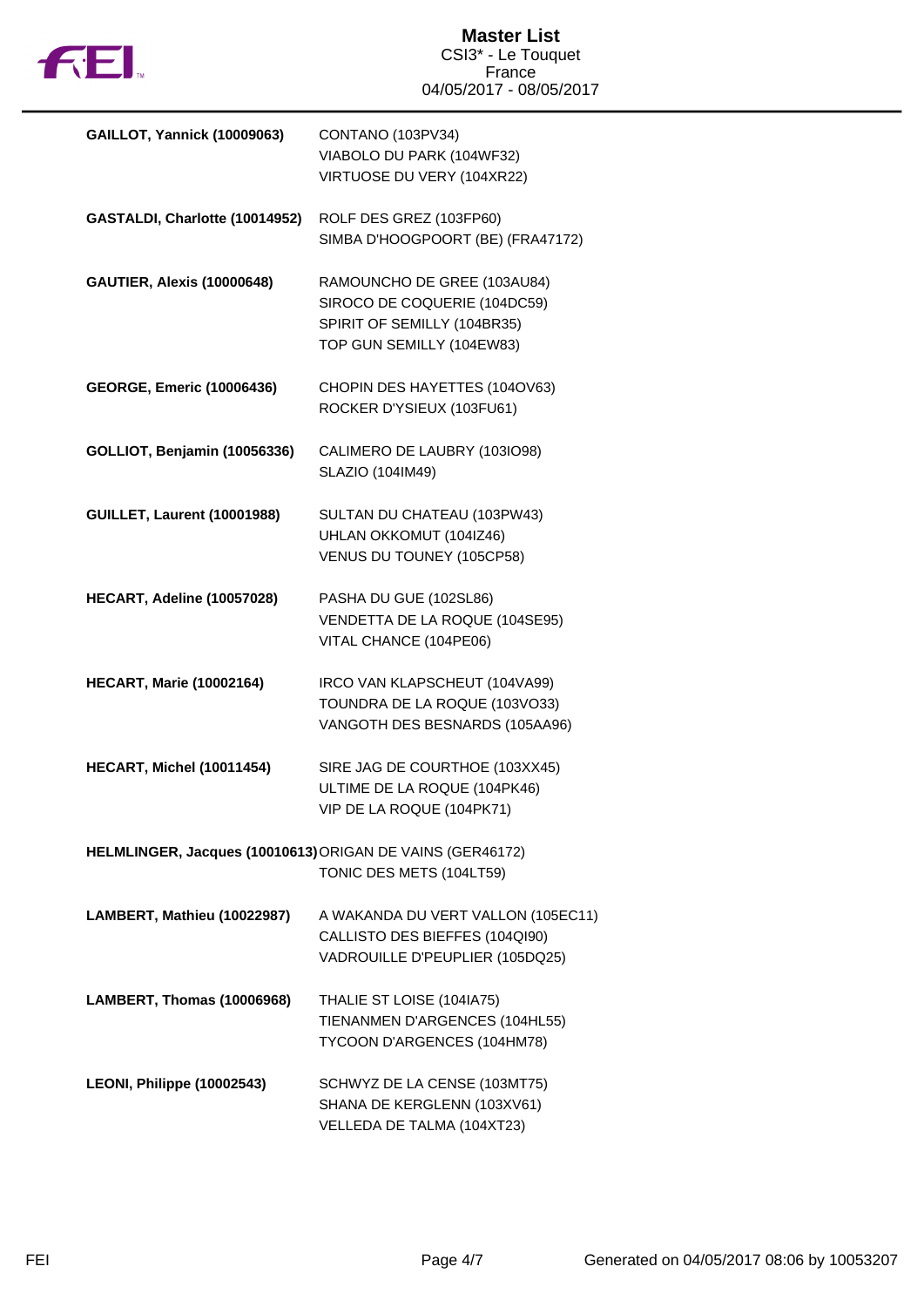

|  | <b>LEVY, Edward (10067126)</b>               | SIRIUS BLACK (104BW45)<br>STARLETTE DE LA ROQUE (103SJ90)<br>UMBRELLA TER WILGEN Z (105BS15)      |
|--|----------------------------------------------|---------------------------------------------------------------------------------------------------|
|  | MARCOTTE, Valentin (10035878)                | I'M QUITE BRIGHT (103ZT80)                                                                        |
|  | RAGOT, Alix (10060365)                       | PAM'ELLA DU MOULIN (102VA06)<br>VEGA O'MOULIN (104YW72)<br>VIOLA O'MOULIN (105CF99)               |
|  | ROLAND BILLECART, Guillaume                  | ELZAS (104VE96)                                                                                   |
|  | (10023892)                                   | USTICA DES LUTHIERS (104NN94)<br>VIENZO DELORME (104VE28)                                         |
|  | ROZIER, Thierry (10009145)                   | IFINARI TER DOLEN (104RO03)<br>STAR (105BN43)<br>VENEZIA D'ECAUSSINNES (103IH45)                  |
|  | <b>SCHUMACHER, Titouan</b>                   | ATOME Z (103VC62)                                                                                 |
|  | (10055979)                                   | OCEANE DE NANTUEL (FRA45676)<br>UKULELE BRIMBELLES (104MF37)                                      |
|  | <b>THIROUIN, Max (10002265)</b>              | UTOPIE VILLELONGUE (104FU19)                                                                      |
|  | Great Britain<br>FUNNELL, William (10000462) | Athletes: 6 Horses: 17<br>BILLY ANGELO (102VA34)<br>BILLY COOL (104FB55)<br>BILLY FANTA (104NK80) |
|  | KIRK, Jemma (10006490)                       | CARBANI (104RD69)<br>QUELISTO (103ET61)                                                           |
|  | <b>PAVITT, Nicole (10010869)</b>             | AREEB O.L. (104EZ57)<br>DOUCARDI (104MU90)<br>SHAHENAZ (103JL04)                                  |
|  | <b>RENWICK, Laura (10015489)</b>             | BINTANG II (103LL90)<br>TOP DOLLAR VI (104PU19)<br>UTRILLO DE BREVE (104HM66)                     |
|  | <b>SIMPSON, Louise (10010498)</b>            | GRAFIT (103YS31)<br>JAFFAR DE BOURGUIGNON (105BA27)<br>THE JEWELLER (105CO49)                     |
|  | <b>STOCKDALE, Tim (10000461)</b>             | ABELARDO E Z (105BW40)<br>MISS FRITZ (103XQ01)<br>TORNADO DES MONTS (103VM62)                     |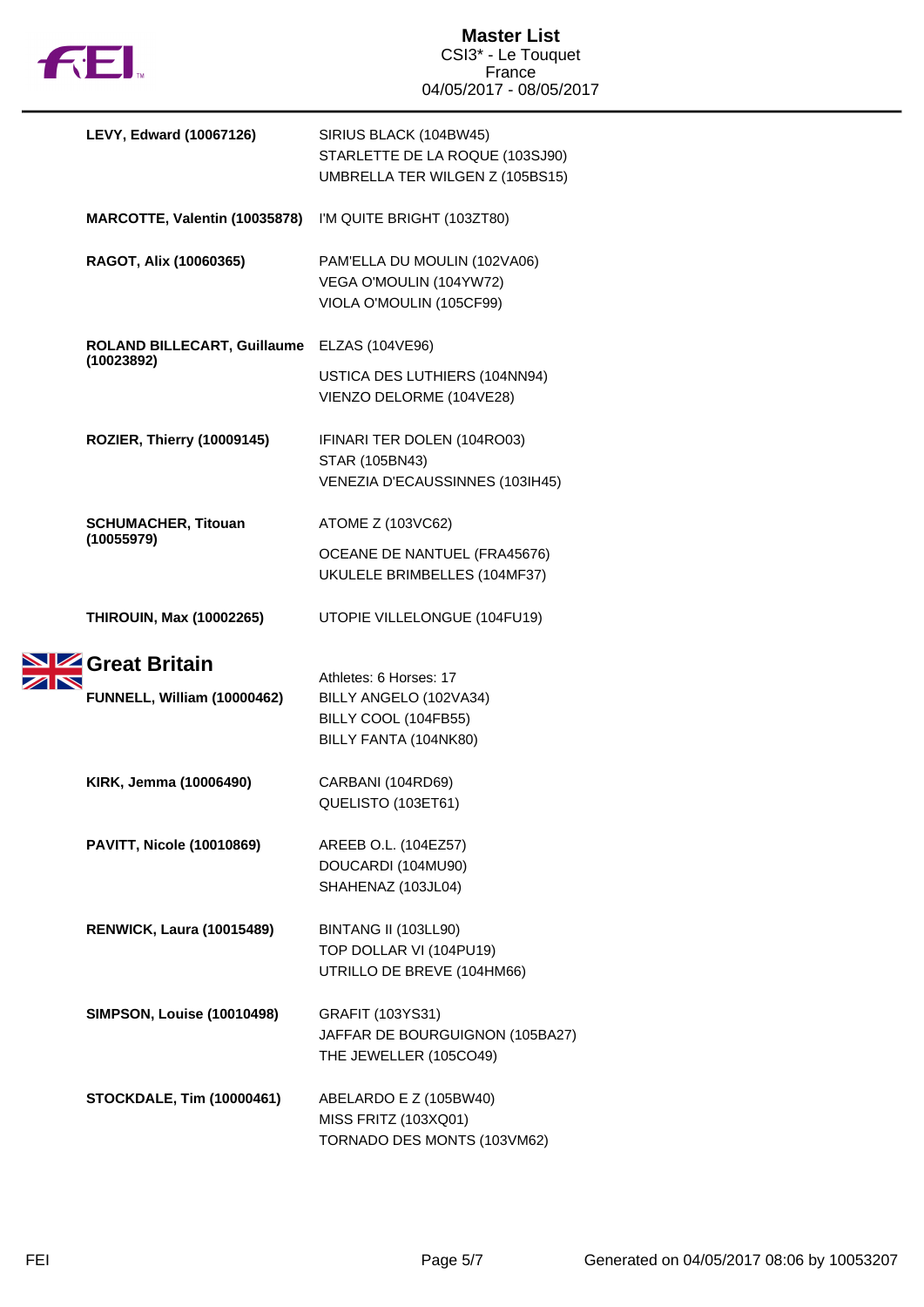

| <b>Ireland</b>                                         | Athletes: 3 Horses: 7                                                                                                    |
|--------------------------------------------------------|--------------------------------------------------------------------------------------------------------------------------|
| <b>BREEN, Shane (10007458)</b>                         | ACOUSTIK SOLO DU BALOUBET (104PQ24)<br>GOLDEN HAWK (103LZ06)<br>IPSWICH VAN DE WOLFSAKKER (104OJ78)                      |
| <b>BREEN, Trevor (10039055)</b>                        | <b>BOMBAY (104QF36)</b>                                                                                                  |
| <b>SIMPSON, David (10015739)</b>                       | CHESSY 17 (104IV31)<br><b>KEOKI (104PS76)</b><br>STARFIGHTER (103CV90)                                                   |
| <b>Italy</b><br>LE JEUNE VIZZINI, Lucia<br>(10002061)  | Athlete: 1 Horses: 2<br>CABALGARO Z (104XP94)<br>CATWALK HARRY (105MI63)                                                 |
| <b>Netherlands</b><br>HENDRIX, Michel (10017157)       | Athletes: 2 Horses: 6<br><b>BAILEYS (104KG32)</b><br>DON DIABLO HX (104KL81)                                             |
| <b>THIJSSEN, Sanne (10097112)</b>                      | ERETTO (104ZS57)<br>CAPTAIN COOPER (104DB63)<br>CON QUIDAM RB (103PY17)<br>STIPPEL (104PS01)                             |
| <b>Spain</b><br>ARIAS, Julio (10006511)                | Athletes: 2 Horses: 6<br>BARNABY (103TN67)<br>FARAH (105IG70)<br>INSHALLAH DE MUZE (104HD86)                             |
|                                                        | PEREZ BILBAO, Diego (10006428) CHICAGO HOF EVERSEM Z (104GO78)<br>HH BEST BUY (103LC72)<br>UPPERCUT DE BETHUNE (104CT21) |
| <b>Sweden</b><br><b>ZETTERMAN, Alexander</b>           | Athlete: 1 Horses: 3<br>BERDINA (103LQ41)                                                                                |
| (10009577)                                             | CORDALIS 8 (104IC78)<br>HOLSTEINS MATINA (104MU59)                                                                       |
| <b>Switzerland</b><br><b>SCHWIZER, Pius (10000491)</b> | Athletes: 2 Horses: 6<br>ASKARIA 3 (103UF01)<br>BELCANTO (103WD43)<br>QUEBEC TAME (102WX59)                              |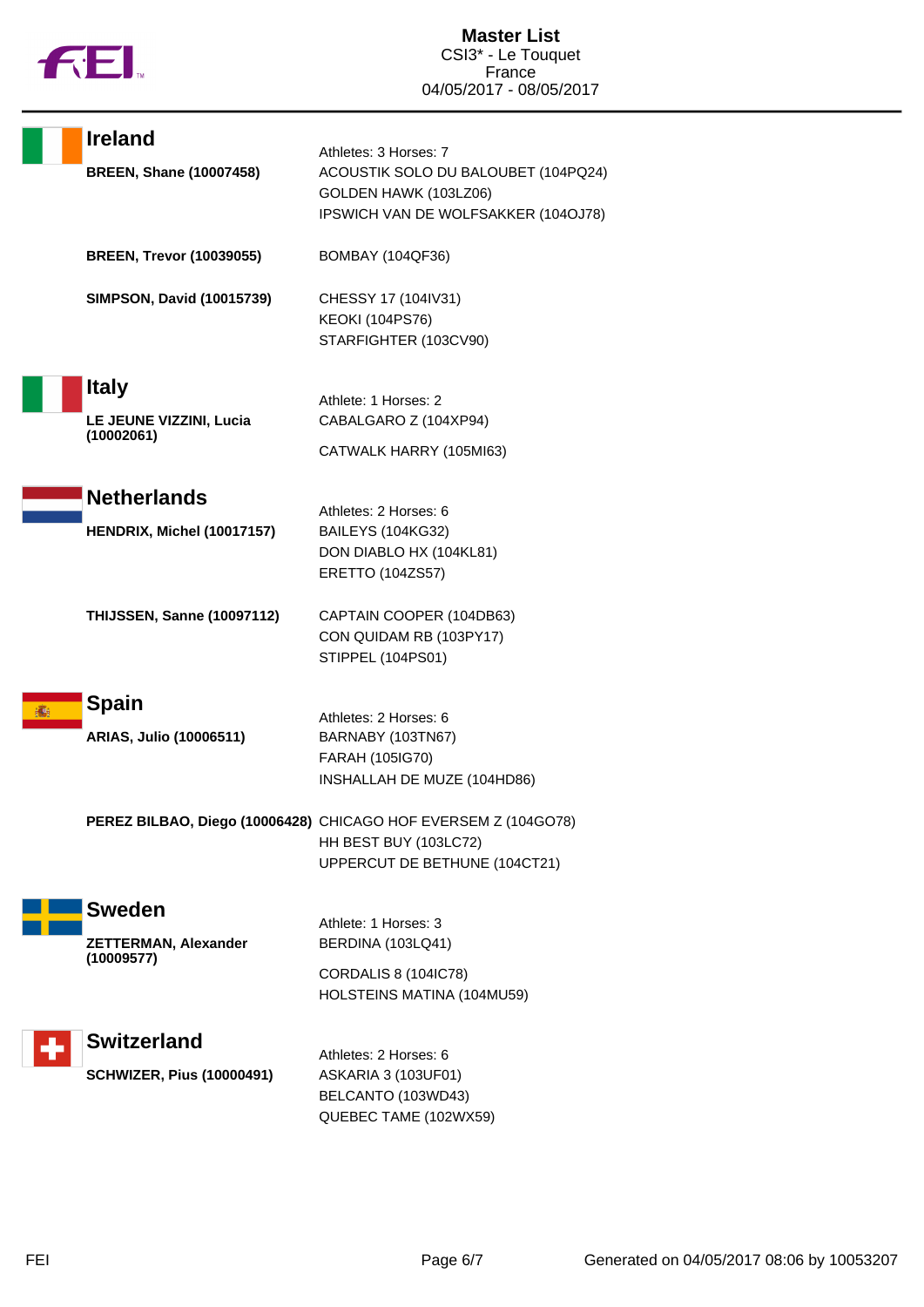|  | υ |
|--|---|
|  |   |

| <b>SCHWIZER-SEYDOUX, Florence</b> | DELPHI (104LJ26)                |                                   |
|-----------------------------------|---------------------------------|-----------------------------------|
|                                   | (10066997)                      | L B SOLERO (SUI41181)             |
|                                   |                                 | STARLETTE DE MAILLET (103RE82)    |
|                                   | <b>United States of</b>         |                                   |
|                                   |                                 | Athletes: 3 Horses: 8             |
|                                   | America                         |                                   |
|                                   | <b>HEISE, Emma (10103526)</b>   | CURIOUS GEORGE (104RU62)          |
|                                   |                                 | QUENTUCKY JOLLY (103GT52)         |
|                                   |                                 | VIPER VROMBAUTSHOEVE Z (104JR22)  |
|                                   | <b>KESSLER, Reed (10045920)</b> | COS I CAN (GBR42294)              |
|                                   |                                 | RUBIO MONOCOAT ELECTRIC (104WG07) |
|                                   | <b>WELLES, Julie (10030409)</b> | ANDRETTI S (103WG35)              |
|                                   |                                 | DEVILLE (104LP68)                 |
|                                   |                                 | FIRST CLASS (105PW28)             |
|                                   |                                 |                                   |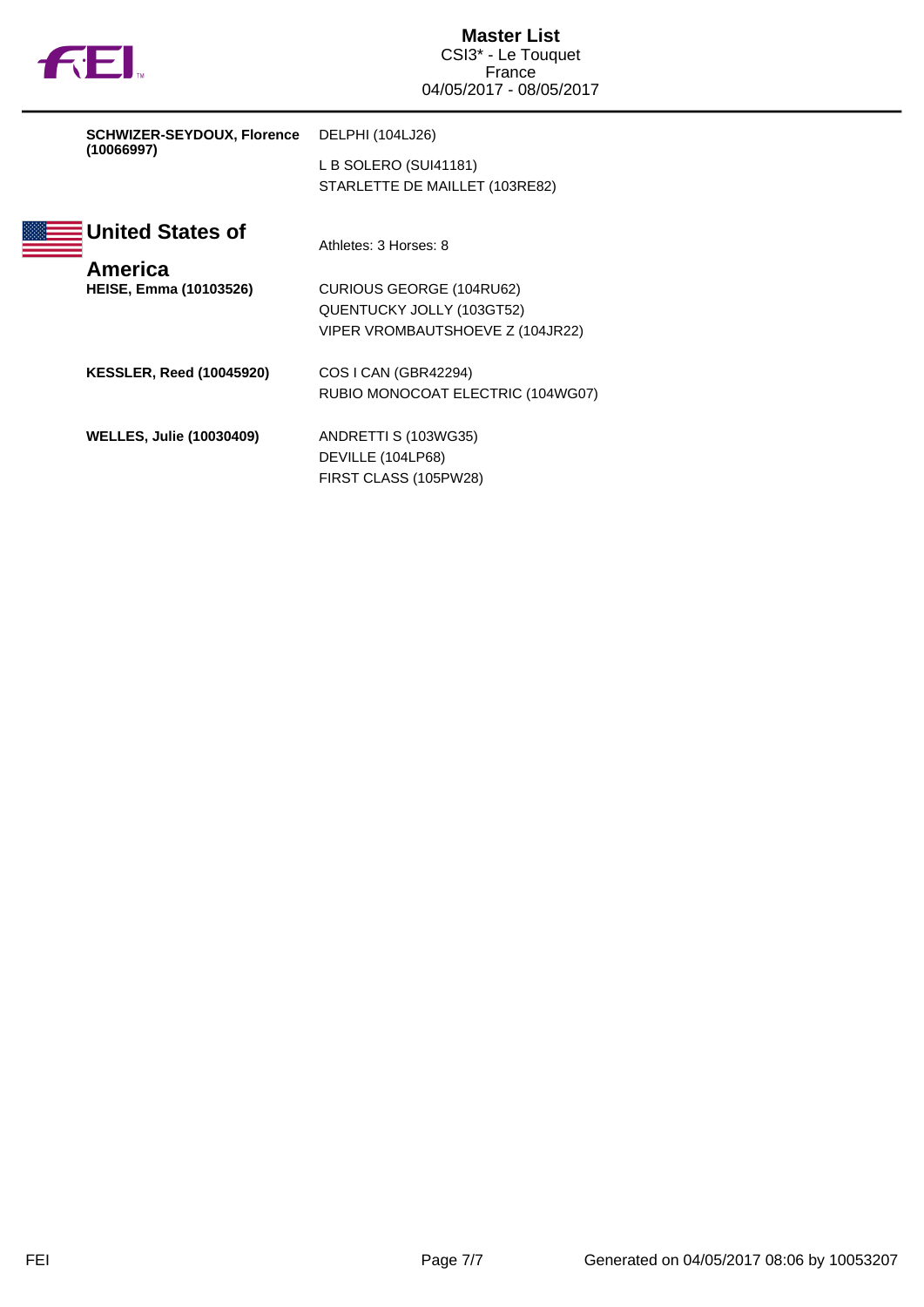

**Belgium**<br>Athletes: 4 Horses: 5

**DE JAMBLINNE, Geoffroy**

**(10004207)**

ARAMIS HERO Z (104XH34)

**DECROIX, Gaetan (10001396)** APOLLO DE BEUGNER (105OI47) **HEMERYCK, Rik (10008183)** CASSAMOON (105CU54) QARMINA DE GREENBAY Z (105JB75) **HENDRICKX, Dominique (10001133)** CAPTAIN CORNET DB (105NF50) **Brazil** Athlete: 1 Horse: 1 **ABREU JUNIOR, Adir (10040121)** ONE STEP DU ST HOMME (105IV84) **Colombia** Athlete: 1 Horse: 1 **ARROYAVE, Dayro (10016585)** EAGLE VAN DE KRANENBURG (105MR33) **France** Athletes: 35 Horses: 47 **ANQUETIN, Julien (10028856)** AUSTRALIA DU REEL (105FM67) FUTURO CERTO CSG (105MU40) **BARA, Adrien (10006906)** PRESTIGE KALONE (105AV32) **BATILLAT, Guillaume (10008823)** ASMARA DE KERGANE (105NE37) ASPROMACHOS DELSOL (105MJ98) **BERTRAND, Felicie (10022456)** ASET D'OUILLY (105KV46) **BOUDANT, Francois Xavier (10001364)** GFE AMANT DU CHATEAU (105IP00) KINETTE DW (105MH59) **BREUL, Robert (10002634)** ASTONE DE BEAUFOUR (105MB09) **CABOCHETTE, Pierre (10006949)** ALVARO DE LOUAN (105MT88) FASCHION (105LU89) **CADET, Tony (10002956)** ALICANTE DE MOUNE (105OT24) **CHABROL, Jonathan (10062374)** CATCH BOOM BANG (105OM13) **CIMOLAI, Pierre (10019523)** ANTIDOTE DE MARS (105IM15) **DAVID, Frédéric (10064072)** KARAMEL D'ESPRIT (105FB06) **DE PONNAT, Aymeric (10000809)** APPY DUVERIE (105EF96)

Countries: 9 Athletes: 51 Horses: 66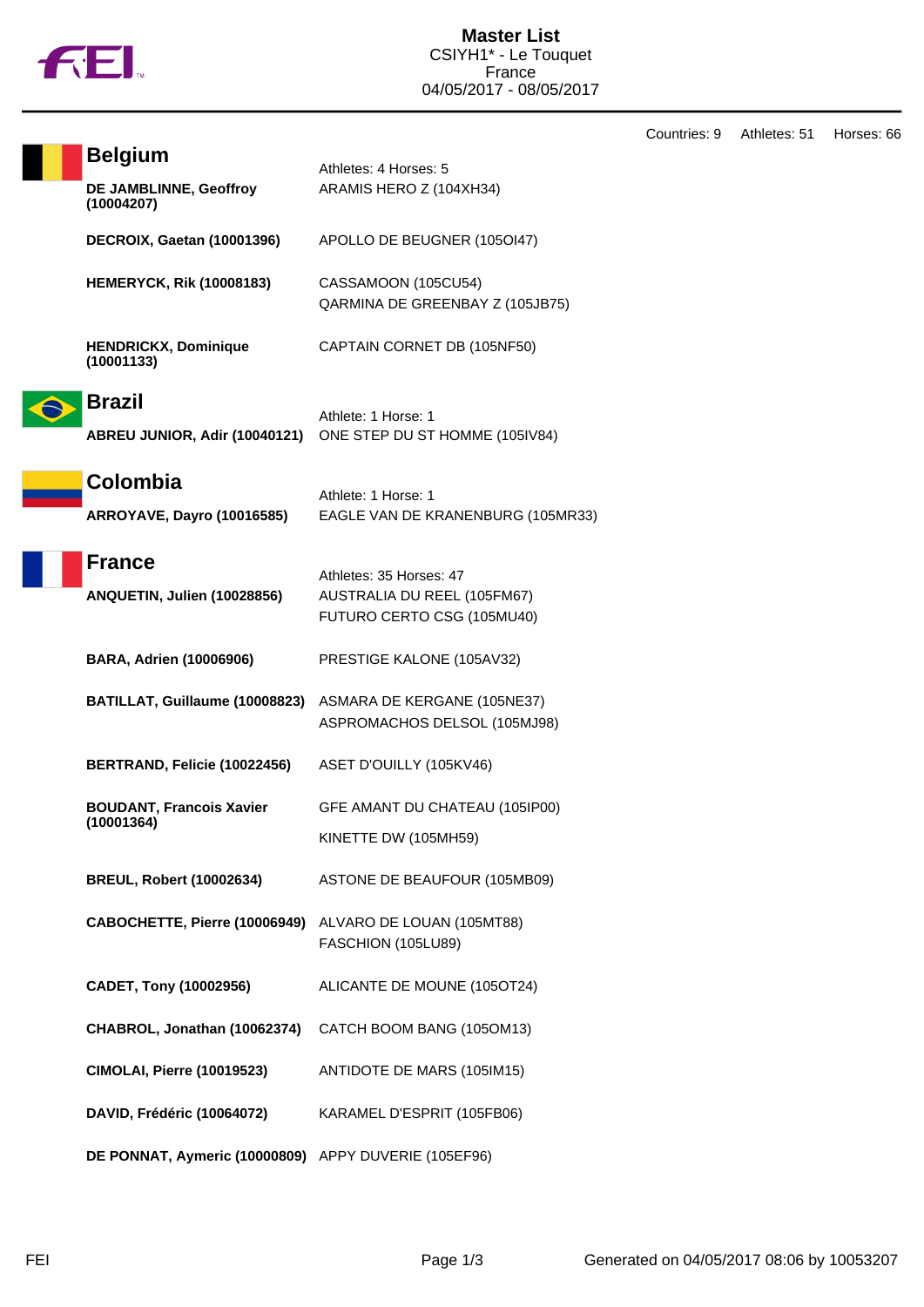

| DELMOTTE, Nicolas (10002377)                               | APPY DAYS UNE PRINCE (105LD29)<br>CARAIBE SUNHEUP Z (105JD66) |
|------------------------------------------------------------|---------------------------------------------------------------|
| DEMARQUILLY, Julie (10094397)                              | AMOUR D'UN JOUR (105GK27)<br>ANOUDEUX DERICK (105GN99)        |
| DEROUBAIX, Alexis (10062733)                               | ARTHUR DU PLESSIS (105HU74)<br>ESTRELLA DE LA POMME (105CV72) |
| DEVULDER, Benjamin (10008404)                              | AUPALINE PLATIERE (105IQ48)<br>AZELIE DES ALL (105OI17)       |
| <b>DILASSER, Marc (10008681)</b>                           | AGORIA DES ROQUES (105PO50)<br>ARIOTO (105BL05)               |
| DUHAMEL, Nicolas (10002379)                                | AUCEANE DU SARTEL (105OZ69)                                   |
| <b>FONTAINE, Cyril (10017245)</b>                          | SCARLETT DU SART Z (105II26)                                  |
| FOUTRIER, Guillaume (10012188) ASTUCE DU PARADIS (105LS90) |                                                               |
| FRANCART, Alexandra (10000635) ALADIN DU GAST (105PI14)    | ATLANTA DE MAUGRE (105PI18)                                   |
| FRIANT, Pierre Marie (10060973)                            | AMANZA (105BL07)<br>AURANE DE BAUGY (105MQ76)                 |
| <b>GAILLOT, Yannick (10009063)</b>                         | APS VAN BRABANT (105MP57)<br>AVENIR DU BEAU MONT (105OK47)    |
| <b>GEORGE, Emeric (10006436)</b>                           | ATOMIC BOMB (105DN87)                                         |
| GOLLIOT, Benjamin (10056336)                               | CHARMUSE VT LIEF KOZEN Z (105OR17)                            |
| <b>HECART, Michel (10011454)</b>                           | ATOMIC DE LA ROQUE (104YE59)                                  |
|                                                            | HELMLINGER, Jacques (10010613) ATLANTIC DE LA ROQUE (105FZ70) |
| LAMBERT, Mathieu (10022987)                                | AIRMES DES BALEINES (105OT25)                                 |
| LAMBERT, Thierry (10002916)                                | AMETHYSTE DU VALDECIE (105PO70)                               |
| LEFEBVRE, Eric (10016581)                                  | APPLE DU MADRAS (105NT02)                                     |
| <b>ROHMER, Valerie (10009826)</b>                          | ARLEQUIN DES CABANES (105PU91)                                |
| ROLAND BILLECART, Guillaume<br>(10023892)                  | CHANEL ONE (105NM63)                                          |
| ROZIER, Thierry (10009145)                                 | QUINTA VAN DE HELLE Z (105AT97)                               |